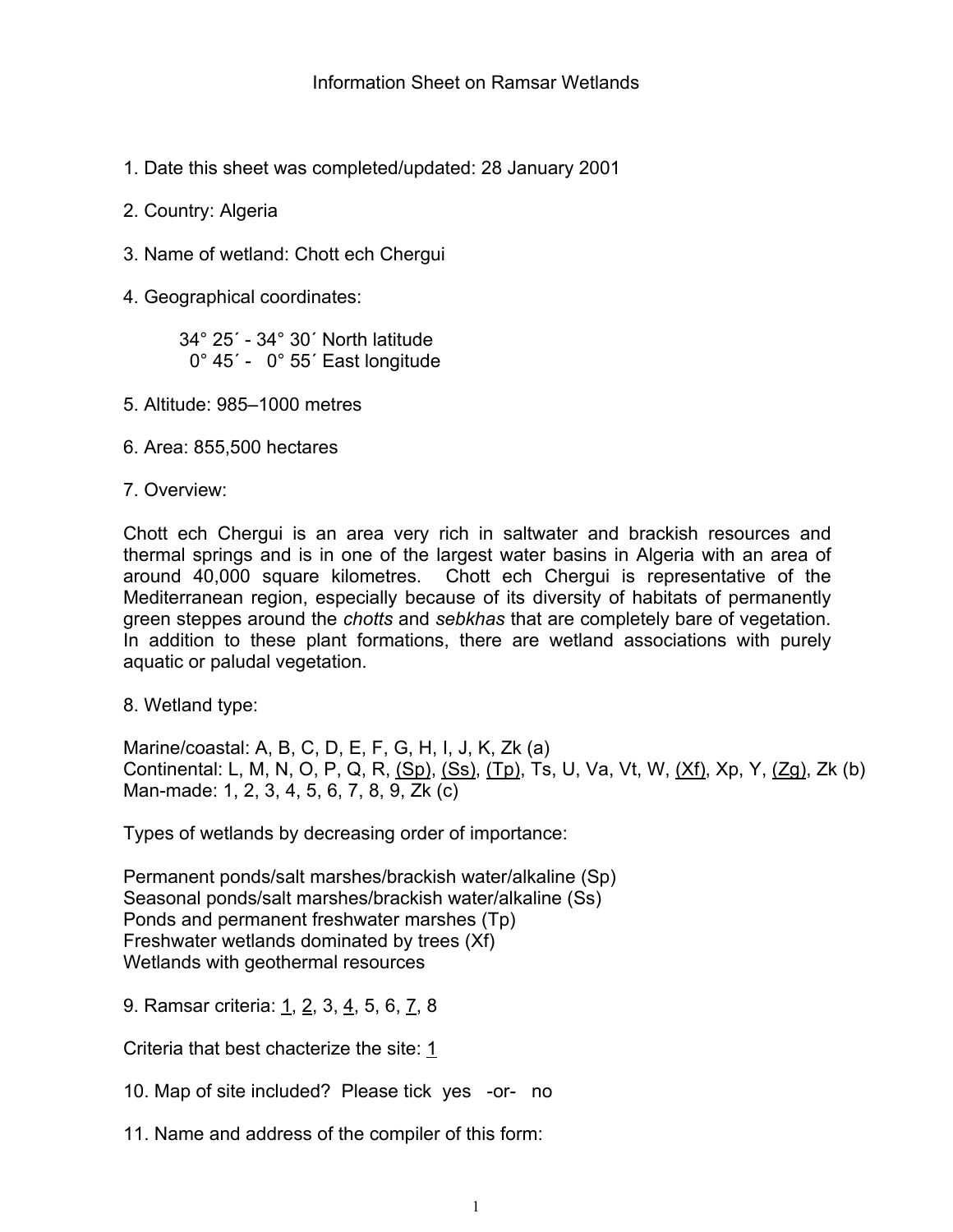Nourredine Ali Inspecteur Divisionnaire Conservation des Forêts de la Wilaya de SaÏda Route de Tiaret Saïda 20.000, Algeria

12. Justification of the criteria selected under point 9, on previous page:

Criterion 1: Chott ech Chergui is, after Chott Djerid in Tunisia, the largest natural wetland of this type in North Africa. Because of its size, it contains many environments: freshwater, saltwater, brackish water and thermal of international importance in light of its biodiversity. It is also a rare type of permanent wetland, located in a region of arid steppe, where water is often temporary.

Criterion 2: Chott ech Chergui is a habitat for endangered and vulnerable plant species, such as a relic forest of Aleppo pine and a substratum of directly threatened shrubs. According to Maire (1940), this vegetation was represented by an association of Aleppo pine (*Pinetum alepensis*) associated with *chêne vert* (Q*uercus ilex*), *genévrier oxycèdre* (*Juniperus oxycedrus*), *pistachier lentisque* (*Pistacia lentiscus*), rosemary (*Rosmarinus tourniforti*) and *Jasmenum fruticans*. Only a few degraded vestiges of these plants now remain. There is also a species of pear tree (*Pyrus gharbiana*) recorded here for the first time in 1907. This species, rare in this region, should be monitored because of its distribution throughout the area. Furthermore, there are three characteristic species: *Tamarix boveana, T. gallica* and *Ziziphus lotus*. There are populations of tamarisk in the form of scattered shrubs in the south-southwestern part of the area of distribution from Aïn Skhouna up to the salt *chott*. But remarkably, a humid forest of tamarisk is found there, flooded by warm water from the Aïn Skhouna hot springs, in which there are populations of ferruginous duck (*Aythya nyroca*) and *sarcelle marbrée* (*Marmaronetta angustirostris*), two vulnerable duck species on the IUCN Red List. It is also the habitat of vulnerable wildlife, such as the Houbara bustard and the mountain gazelle (*Gazella gazella*).

Criterion 4: Chott ech Chergui is a very important refuge for migratory waterfowl and nesting birds because of its location in a semi-desert and steppe area. It is now the only known wintering and nesting site in southern Algeria for the ferruginous duck, which was thought to be limited to the el-Kala area. More than a hundred specimens are regularly identified in winter and several couples during the mating season (120 specimens were recorded in January 2000 and several couples in June–July 2000). It is also an important site for nesting and wintering of the *sarcelle marbrée* and several waders (*échasse blanche, glaréole à collier* and *oedicnème criard*). It is probably an important stopover or wintering site for other species. Unfortunately, the data now available, of different quality from year to year and obtained by inexperienced observers using inadequate samples, makes it impossible to provide conclusive evidence.

## 13. General location:

Chott ech Chergui is located on the high Oran plains, 80 kilometres south-east of the wilaya of Saïda and 530 kilometres southwest of Alger. For purposes of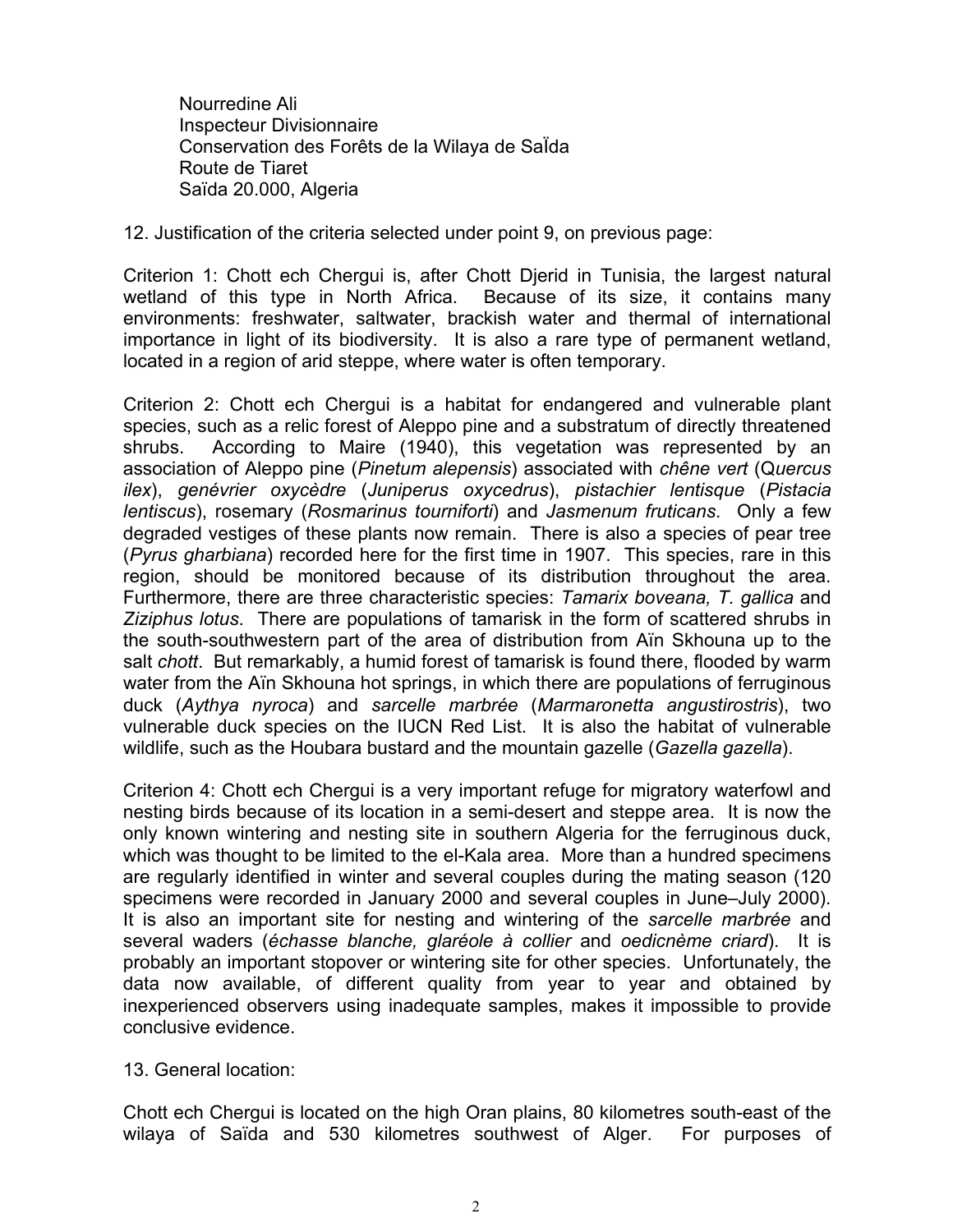administration, it is in the wilaya of Saïda, daïra de Hassasna, in the commune of Aïn-Skhouna.

14. Physical features:

Geology: Three geological formations are represented in the *chott*: continental Tertiary, the upper Cretaceous and *Senonien* and the lower *Bathonien* (see annex).

Geomorphology: Chott ech Chergui is a large depression oriented north-east/southwest, extending south of the Saïda hills, approximately 170 kilometres long and 20 kilometres wide. The edges of this depression are at elevations of 1000 metres and the bottom at about 990 metres. This wetland, with salt water on the surface, drained by thermal springs and water taken from Albian wells, is permanent.

Soil: The soil in this region is desert, relic and steppe with a slightly saline texture, covered with degraded vegetation represented by large areas of *Salsolaceae*.

Hydrology: Chott ech Chergui is a closed basin with slight relief. The average water depth is about 25 centimetres, of which part is absorbed into the ground and, through another part, enters underground circulation flowing to the lowest parts of the basin. The loam soils, lying over the calcareous rocks, create an obstacle for the exit of water. There are springs that flow year round and form ponds with specific biotopes.

Water quality: The water is primarily thermal with a mineral content greater than 1 g/l, but less than 3 g/l. The chemical composition is sulphate chloride and magnesium calcite with a temperature between 20° to 40° C. The well water is distinctly brackish.

Water basin: The water basin of Chott ech Chergui covers 40,000 square kilometres and is the largest closed basin in Algeria.

Climate: The bioclimate is semi-arid with cold winters and hot summers. The average annual temperature is around 14.8° C; the hottest month is July, with an average temperature of 26.3° C and a maximum temperature of 35.3° C. January is the coldest month with an average of 6.1° C and an average minimum of 0.2° C. In winter, there are an average of six days of snow and the area is characterized by heavy evaporation, which reaches 2150 millimetres/year. There are frosts in the winter and spring over a total of 48 days per year. Average annual rainfall is 276 millimetres over 47 days. The average relative humidity of the air varies from 74.5 per cent in December to 37 per cent in July. The average minimum is 14.6 per cent in July, while the maximum reaches 94.7 per cent. This region is subject to very strong winds, which blow from the northwest in winter and from the south in summer. Siroccos are frequent and last for 22 days.

15. Hydrological values:

Chott ech Chergui has three large underground water layers: the Tertiary continental, the Senonien layer and the lower Bathonien layer. It is also the site of a high degree of thermal activity; one of the thermal areas is called Skhouna (hot in Arabic). Nonetheless, these characteristics are not yet well known and as a result are poorly exploited. The listing of this site as a Ramsar site of international importance should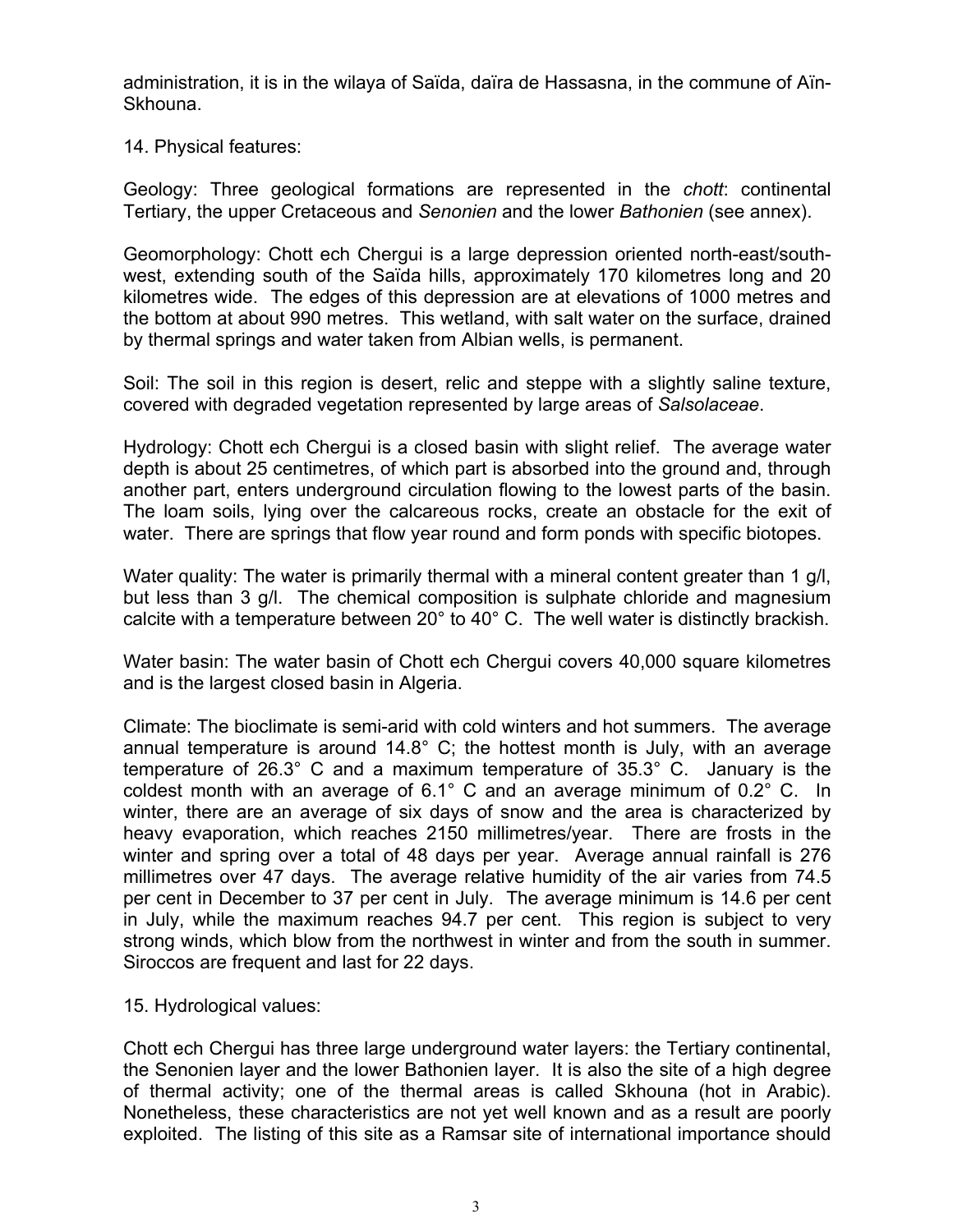make it possible to promote interest in this area. Like most of the *chotts*, Chott ech Chergui is considered to be an excellent grazing area. The productive pastures are well exploited and highly appreciated by the livestock owners and the population living around the wetland. It is also here that camels are raised and their natural reproduction is subsidized by the Algerian government.

16. Ecological features:

Three plant associations are found in the region of Chott ech Chergui, in addition to the characteristic vegetation of the wetlands (*typha, roselière, scirpes* and other potamots, Ceratophyllaceae and myriophylum): an association of the high plains of *daïas* and *herba alba*. The second association includes two populations on the edge of the *chott*. The first population includes two associations: an association of *Stipa tenacissima* and an association of *Atriplex mauritanica* and *Artermesia* with subassociations of *Artermesia herba alba, Atriplex mauritanica* and *Suaeda fruticosa*. The second population of *daïas* has two types of vegetation: that of saline soils and that of non-saline soils. The third population is formed by three sub-populations: *Juncus maritimus* in the permanently wet areas, *Halocnemum strobilacum* and a population of pure *Halocnemum strobilacum*. The vegetation of the Chott ech Chergui wetland is still poorly known.

17. Noteworthy flora:

The noteworthy flora of the region is represented by the following endemic species: *Ephorbia guyoniana* (endemic to the Sahara), *Holenackeria polyodon* (endemic to North Africa), *Carum foetidum* (endemic), *Frankenia thymifolia* (endemic to North Africa), *Tymus ciliatus* (endemic to North Africa), *Anacycilus cyrtolepidioides* (endemic) and *Helianthemum apertum* (endemic). In addition, there are four indigenous species found here: *Pyrus garbiana, Tamarix boveana, T. gallica* and *Ziziphus lotus*.

18. Noteworthy fauna:

Chott ech Chergui is a site favourable to populations of a large and varied population of fauna because of its diversity of environments and habitats. Furthermore, the abundance of water in an arid region makes this an area where a large number of fauna concentrate. However, given the absence of detailed surveys of wildlife, only the better-studied bird life reveal the wealth and the specific characteristics of these environments. Among the important species of birds found here are nesting ferruginous duck and *sarcelle marbrée* (species considered vulnerable on the IUCN Red List), *glaréole à collier*, *échasse blanche* and *oedicnème*. The *chott* is also rich in characteristic and endemic fish, unfortunately not yet well known, such as the *Barbus* spp.

19. Social and cultural values:

There are two settlements in the region of Chott ech Chergui: the commune of Aïn Skhouna and the village of Dayet Zeragett. There is grazing, agriculture and tourism, with livestock raising as the most important activity. The hot springs are not yet well developed.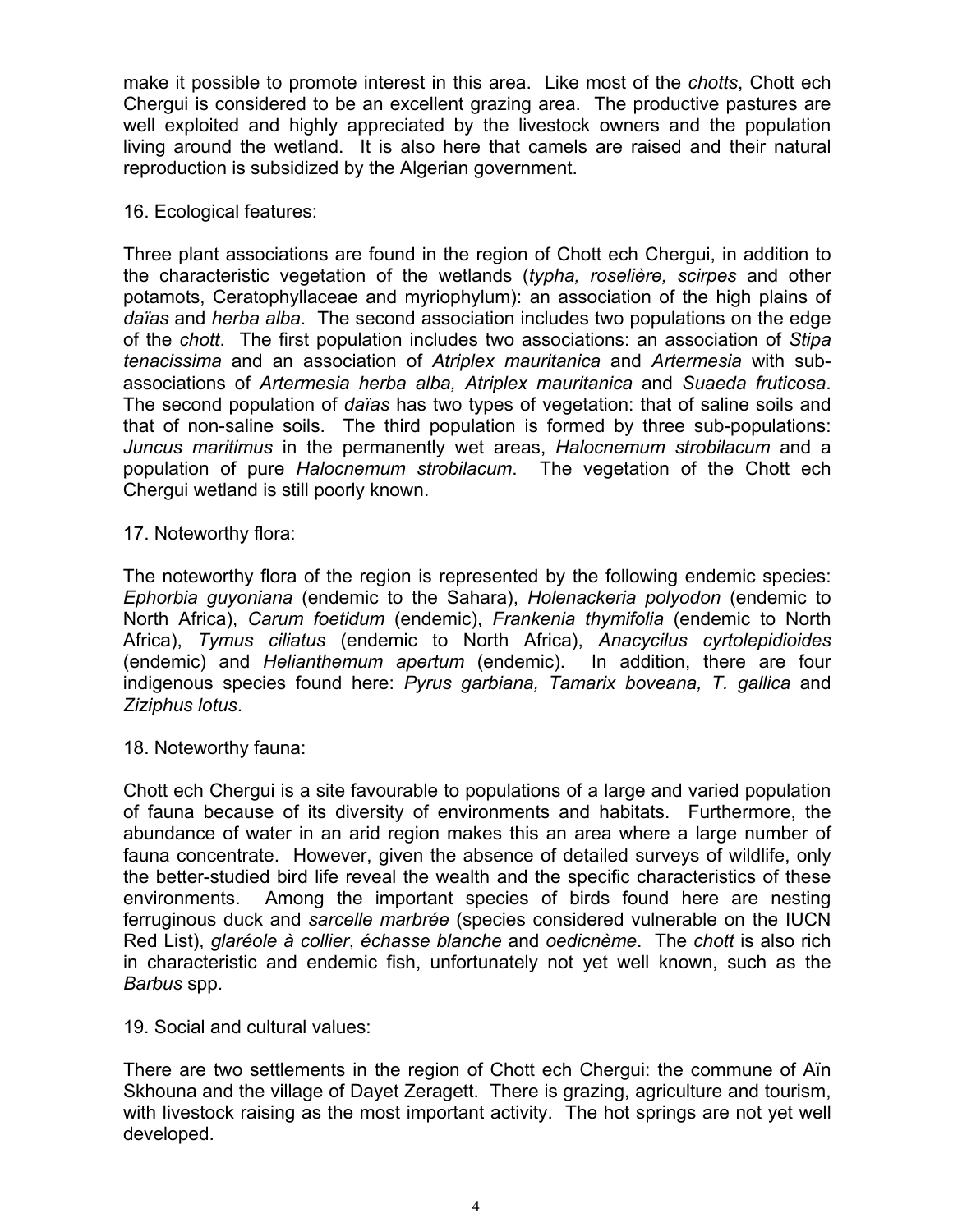20. Land tenure/ownership of:

The land in Chott ech Chergui is government-owned land, with water rights regulated by the water code, while the surrounding area is pasture and also belongs to the government.

21. Current land use:

The land in this region is used for grazing camels, livestock and, especially, sheep. Around the *chott* are steppes with *alfa, armoise, sparta and harrmel*. There are several unusual farming practices found around wells drawing on the groundwater.

22. Factors (past, present or potential) adversely affecting the site's ecological character, including changes in land use and development projects:

Among the adverse factors affecting the ecological characteristics are over-grazing, poaching, desertification, the burning of tamarisk and the cutting of firewood widely consumed in this region.

23. Conservation measures taken:

No conservation measures have been taken for the protection of Chott ech Chergui.

24. Conservation measures proposed but not yet implemented:

In order to protect, conserve and promote the site, the forestry administration of Chott ech Chergui, intends to list the area as a nature reserve in light of its biological diversity.

25. Current scientific research and facilities:

In the commune of Aïn Skhouna, there is a scientific research station for forestry studies of the Institut National de Recherche Forestière. This station carries out trials in the area of Faïd R'mel, 5 kilometres from the commune of Aïn Skhouna. Currently, research trials are being carried out on the growing of poplar, which have produced good results. Several trials have been carried out in this area for improving pastures. The water services are concentrating on a project for supplying drinking water to the city of Saïda from Aïn Skhouna.

26. Current conservation education:

The commune of Aïn Skhouna has two primary schools and a C.E.M in addition to a youth centre, which are the only institutions playing a role in promoting awareness among children in this area about the problems related to the environment and the protection and conservation of wetlands.

27. Current recreation and tourism: